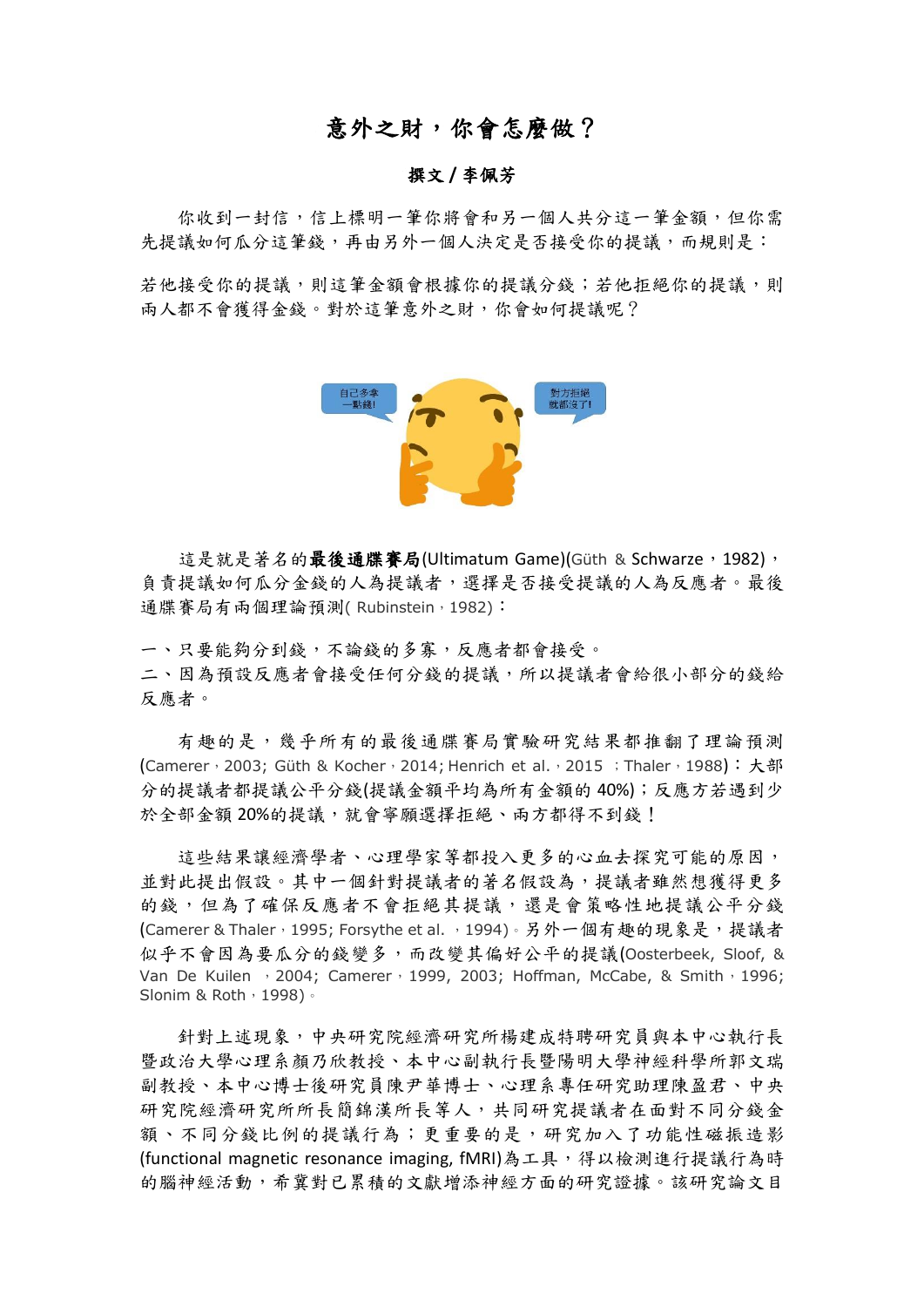前已發表於知名國際期刊《自然》(Nature)之子期刊《科學報告》(Scientific Reports) (Chen et al., 2017)。

實驗中,提議者面對不同金額的意外之財(約 200 或 2000 元新台幣),有 「公平」及「不公平」兩種提議的選項,其中在「不公平」的選項中,又進一 步細分為四種,分別為總金額的 40%、30%、20%或 10%。舉例而言,若有 200 元的意外之財,研究者要求提議者在兩種提議中二選一,其中兩種提議可能是 下列四種其中一種:

1. 自己拿 100 元、給對方 100 元;或自己拿 120 元、給對方 80 元; 2. 自己拿 100 元、給對方 100 元;或自己拿 140 元、給對方 60 元; 3. 自己拿 100 元、給對方 100 元;或自己拿 160 元、給對方 40 元; 4. 自己拿 100 元、給對方 100 元;或自己拿 180 元、給對方 20 元。

提議者須躺在磁振造影儀中完成實驗,研究者除了記錄提議者的選擇外, 也記錄了提議者做決定的反應時間以及腦影像。

研究結果發現,當不公平的選項是給對方 40%時,提議者有 6 成左右的機 率選擇對半分錢的公平選項;當不公平的選項是給對方 30%時,提議者約有 8 成的機率選擇對半分錢的公平選項;而當不公平的選項僅是給對方 20%或是 10%時,提議者竟有高達 9 成以上的機率選擇對半分錢的公平選項(見圖一 a)。 這樣的結果顯示當分配比例越不公平(提議者分到的錢多、反應者分到的錢少), 提議者越傾向公平分配,而且這樣的決定是不受到分的錢多寡影響的,這部分 的結果與文獻相吻合(Camerer, 2003; Weiland et al., 2012; Zheng & Zhu, 2013 L)。論文中更研究了文獻中不曾探討過的反應時間,發現當不公平的提議給對 方的比例越小時,提議者反而花更少的時間做出公平分錢的決定;而且當要分 的錢越多的時候,提議者會花越多的時間(見圖一 b)!這樣的結果暗示了雖然越 不公平的提議可能拿到的錢比較多,但是被拒絕的可能性就越高;為了想要得 到意外之財,提議者不會冒險去選擇不公平的選項。而當要分的錢變多的時 候,提議者也花更多的時間去斟酌決定;綜合來說,這篇論文發現的提議者行 為結果,符合文獻中提議者是經策略性考量而做出公平提議的假設(Camerer, 1995; Forsythe et al., 1994)。

 這篇論文最具代表性的貢獻就是在腦影像的發現:提議者選擇公平提議 時,當不公平的選項是「略不公平」(也就是給對方 40%或 30%)時,他們的大腦 中與分配利益決策相關的腦區「背側前扣帶迴皮質」(Dorsal Anterior Cingulate Cortices, dACC; Shenhav, Cohen & Botvinick, 2016)中的神經元,明顯比當不公平 的選項是「極不公平」(也就是給對方 20%或10%)時活躍(見一c)。另外,當要分 較多的錢時,提議者的前扣帶溝 (Anterior Cingulate Sulcus, ACCg)以及跟酬 賞、心智理論 (Theory of mind ,Xue, Levin & Bechara ,2010; Premack & Woodruff  $\cdot$  1978; Gallagher& Frith  $\cdot$  2003; Saxe & Kanwisher, 2003; Saxe et al.,  $\cdot$ 2006)的腦區也有較活躍的活動(見圖一d),暗示提議者更加思考對方的決策、也 更在意可能得到的金錢。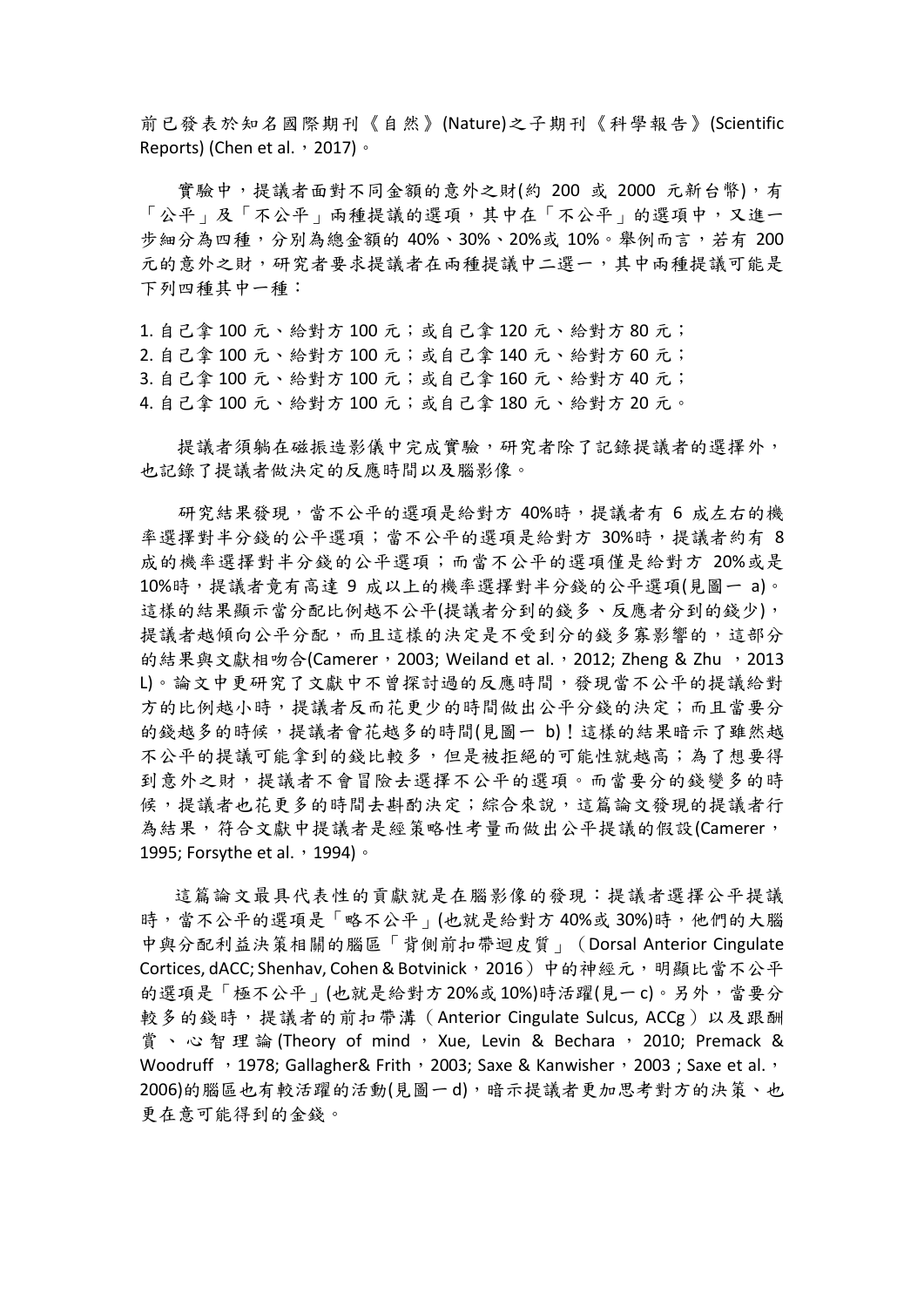

圖一、在不同實驗操弄情境下,提議者選擇公平的比例(a)及花的反應時 間(b);提議者選擇公平提議時,當另一個選項是略不公平(分給對方 30% 或 40%)相較於當另一個選項是非常不公平(分給對方 10%或 20%)的腦部活 化(c);提議者選擇公平提議時,大筆意外之財(約 2000 元)相較於小筆意 外之財(約 200 元)時的腦部活化(d)

還有另一個有趣的發現是,當面臨的抉擇是公平與「略不公平」時,提議 者在選擇不公平提議時,除了大腦中的前扣帶溝(ACCg; Apps, Rushworth & Chang, 2016; Chang, Gariepy & Platt, 2013; Lockwood et al., 2015)、腹側被蓋 區( Ventral Tegmental Area, VTA)及前島葉皮質(Anterior Insular Cortex, AIC) 等與較高酬賞與較高(被拒絕的)風險的腦區(Ernst & Paulus, 2005; Masterman & Cummings , 1997 ; Trepel, Fox & Poldrack, 2005; Güroğlu et al., 2010; Koenigs & Tranel, 2007; Sanfey et al., 2003; Van't Wout et al., 2006), 比在選擇公平提議 時有較活躍的活動(見圖二)。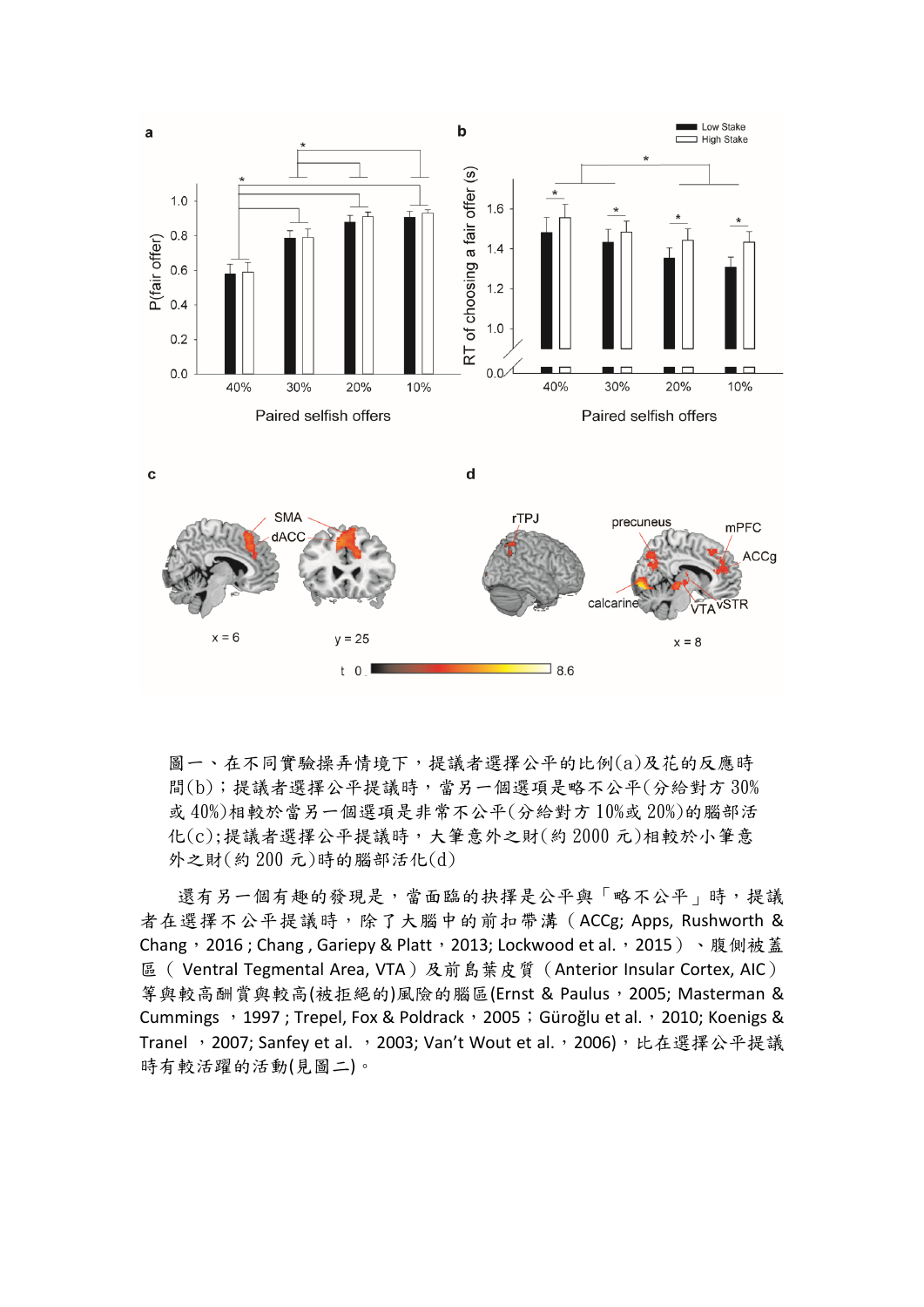

圖二、當不公平的選項是略不公平時(分給對方 30%或 40%),選擇不公 平相較於選擇公平時的腦部活化

這篇論文從提議者的賽局決策歷程,提供腦影像上的生理證據,並刊登於 Journal Citation Reports (JCR)的跨界科學分類下為排行前 10 名的期刊,研究者們 對於能發表在這樣重要的期刊感到十分榮幸,也希望這篇論文能對於最後通牒 賽局的研究提供重要的發現。

參考文獻

- Apps, M. A., Rushworth, M. F., & Chang, S. W. The Anterior Cingulate Gyrus and Social Cognition: Tracking the Motivation of Others. *Neuron*. *90***(4)**, 692-707 (2016).
- Camerer, C. F. *Behavioural Game Theory: Experiments in Strategic Interaction* (Princeton, 2003).
- Camerer, C. F., & Thaler, R. H. Anomalies: Ultimatums, dictators and manners. *J. Econ. Perspect.* **9(2),** 209-219 (1995).
- Cameron, L. A. Raising the stakes in the ultimatum game: Experimental evidence from Indonesia. Econ, Inq. 37(1), 47-59 (1999).
- Chen, Y. H., Chen. Y. C., Kuo, W. J., Kan. K. H., Yang, C. C., & Yen, N. S. : Strategic motives drive proposers to offer fairly in Ultimatum Games: An fMRI study. *Scientific Reports* **(7)**, (2017).
- Ernst, M., & Paulus, M. P. Neurobiology of Decision Making: A selective review from a neurocognitive and clinical perspective. *Biol. Psychiatry.* **58(8),** 596-604 (2005).
- Forsythe, R., Horowitz, J. L., Savin, N. E., & Sefton, M. Fairness in simple bargaining experiments. *Game. Econ. Behavior.* **6(3),** 347-369 (1994).
- Gallagher, H. L., & Frith, C. D. Functional imaging of 'theory of mind'. *Trends. Cogn. Sci.* **7(2),** 77-83 (2003).
- Güroğlu, B., van den Bos, W., Rombouts, S. A. R. B., & Crone, E. A. Unfair? It depends: neural correlates of fairness in social context. *Soc. Cogn. Affect. Neurosci.* **5(4),**  414-23 (2010).